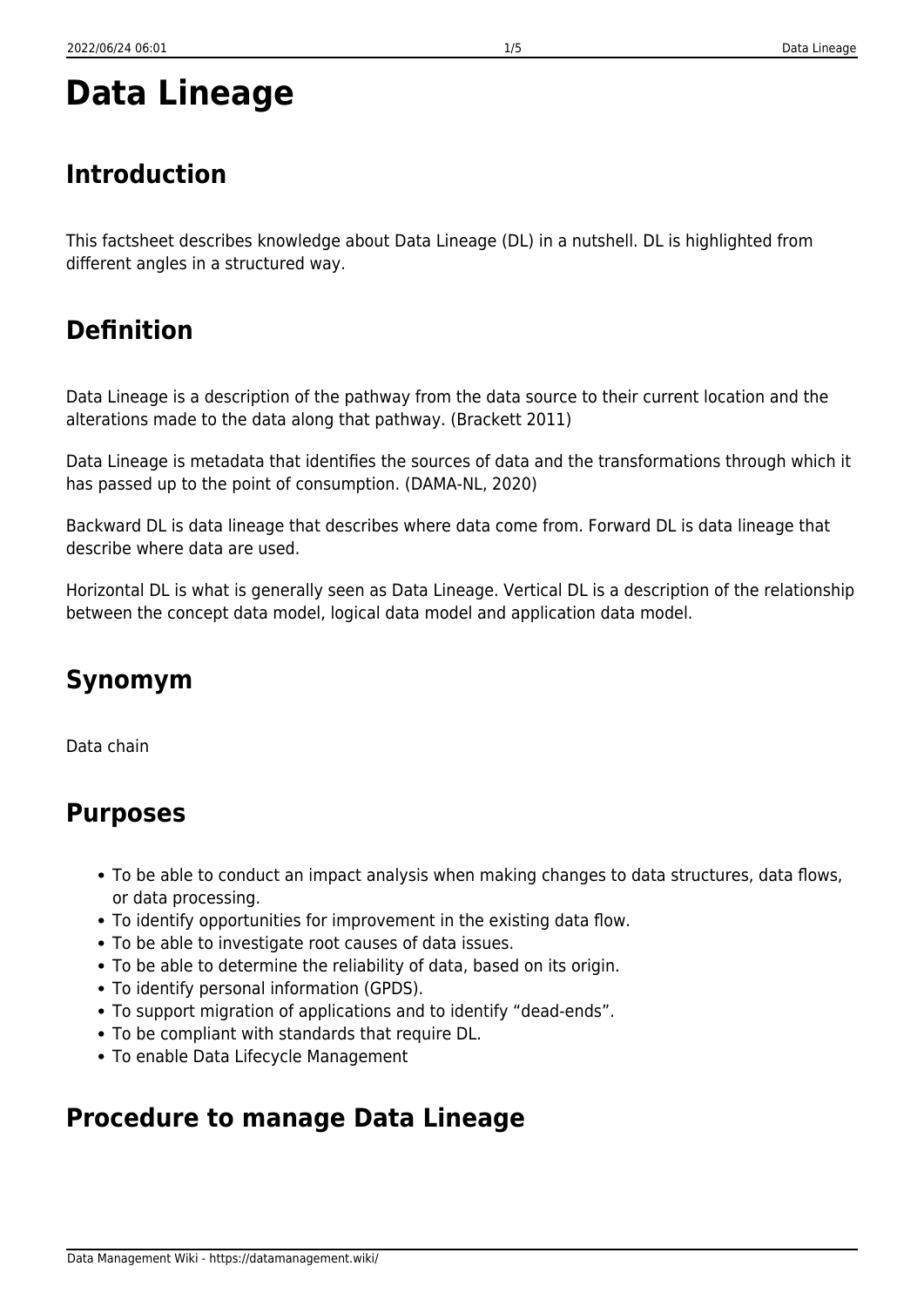|      | <b>Phase Activity</b>                                                                                                                                                                                               |
|------|---------------------------------------------------------------------------------------------------------------------------------------------------------------------------------------------------------------------|
| Plan | $*$ Define the scope<br>$*$ Select a way to store the DL information, e.g., by an editor or in a DL tool<br>$ *$ Collect the relevant metadata<br>$*$ Enter, change, or delete the metadata<br>* "Stitch the nodes" |
| Do   | $*$ Use the DL for its purpose                                                                                                                                                                                      |
|      | Check  * Evaluate the effectiveness of the DL                                                                                                                                                                       |
| Act  | $ *$ Adapt the DL<br>$ *$ Maintain the DL                                                                                                                                                                           |

Characteristics and requirments

| <b>Characteristic Requirement</b> |                                                     |  |  |
|-----------------------------------|-----------------------------------------------------|--|--|
|                                   | Completeness  DL is complete regarding the scope.   |  |  |
|                                   | Maintainability   DL can be maintained efficiently. |  |  |
| Clarity                           | DL can be interpreted easily (zooming, filtering)   |  |  |

#### **Relationships**

- **DL** is part of the Business or Technical **Metadata**.
- **DL** include all data elements but especially **Critical Data Elements**.
- The root cause of **Data Issues** can be investigated by **DL**.



#### **Content**

DL answers the 5 W's of data:

- 1. Where does the data come from or where does it go?
- 2. Who uses it?
- 3. When was it created?
- 4. What information does it contain? What transformations are executed?
- 5. Why does it exist?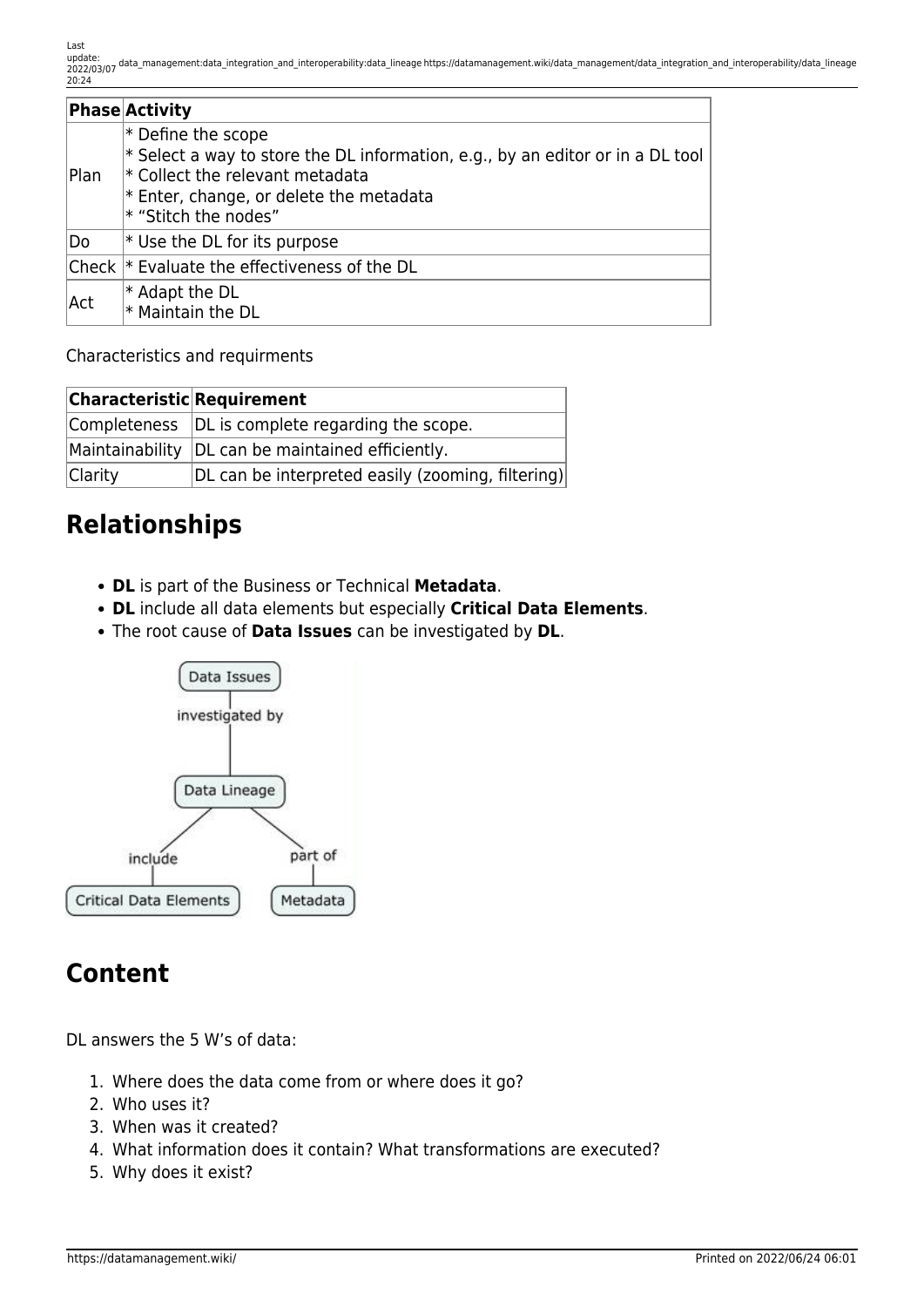# **Examples**

#### [Example 1: Horizonal data lineage](https://datamanagement.wiki/_media/data_management/data_integration_and_interoperability/horizontal_data_lineage.png)



#### [Example 2: Horizontal data lineage](https://datamanagement.wiki/_media/data_management/data_integration_and_interoperability/horizontal_data_lineage_2.png)



#### [Example 3: Horizontal and vertical data lineage](https://datamanagement.wiki/_media/data_management/data_integration_and_interoperability/horizontal_and_vertical_data_lineage.png)

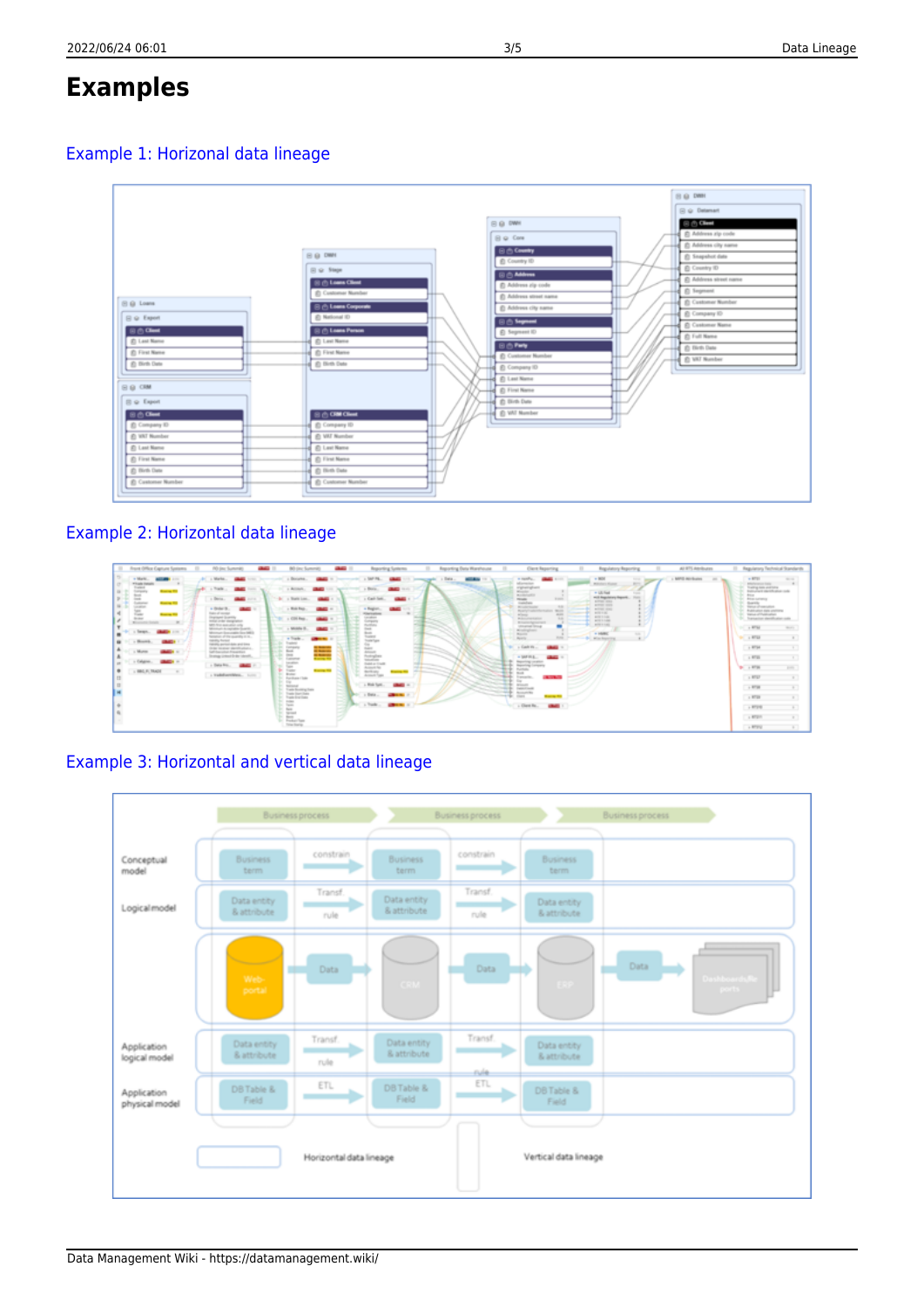## **Story**

Legislation requires the Valencia bank to report monthly to its regulator, the central bank. The regulator, however, also wants to know how these reports have been produced and where the data comes from. This is to assess the quality of the data.

Because the reports are generated by complex data flows, the bank decides to apply data lineage to map these flows and make them visible. It soon turned out that fields with the same meaning had different names in the systems involved.

Nevertheless, it was possible to link the fields and it became clear where the reported data came from. The bank can now satisfactorily inform the supervisor about the origin of the reported data. A data steward is made responsible for the maintenance of the data lineage in the tool, so that the metadata is kept up to date.

Data lineage also proves to be useful when making changes to the systems. The impact of changes in the systems downstream can be understood more quickly.

#### **References**

Achieve data lineage in data vault 2.0. (2017, July 18). Scalefree Blog. <https://blog.scalefree.com/2017/07/18/achieve-data-lineage-in-data-vault-2-0/>Colibra. (n.d.).

The complete guide to Data Lineage. <https://www.collibra.com/wp-content/uploads/Ebook-DataLineage-20200113.pdf>.

DAMA (2017). DAMA-DMBOK. Data Management Body of Knowledge. 2nd Edition. Technics Publications Llc. August 2017.

DAMA Dictionary of Data Management. 2nd Edition 2011. Technics Publications, LLC, New Jersey.

DAMA-NL (2020). Data Concept System for Data Quality Dimensions (DCS). Research Paper.

Data lineage - Solidatus simplified data lineage solution. (n.d.). Solidatus - An Award-Winning Data Lineage Solution.<https://www.solidatus.com/data-lineage/>

Data lineage 103: Legislative requirements. (2021, April 11). Data Crossroads. <https://datacrossroads.nl/2019/03/17/data-lineage-103/>

Data lineage 104: Documenting data lineage. (2020, July 9). Data Crossroads. <https://datacrossroads.nl/2019/03/20/data-lineage-104/>

Data lineage and metadata management: An innovative approach. (2019, December 18). DATAVERSITY.

<https://www.dataversity.net/data-lineage-and-metadata-management-an-innovative-approach/>

Data lineage. (2014, December 20). Wikipedia, the free encyclopedia. Retrieved May 21, 2021, from [https://en.wikipedia.org/wiki/Data\\_lineage](https://en.wikipedia.org/wiki/Data_lineage)